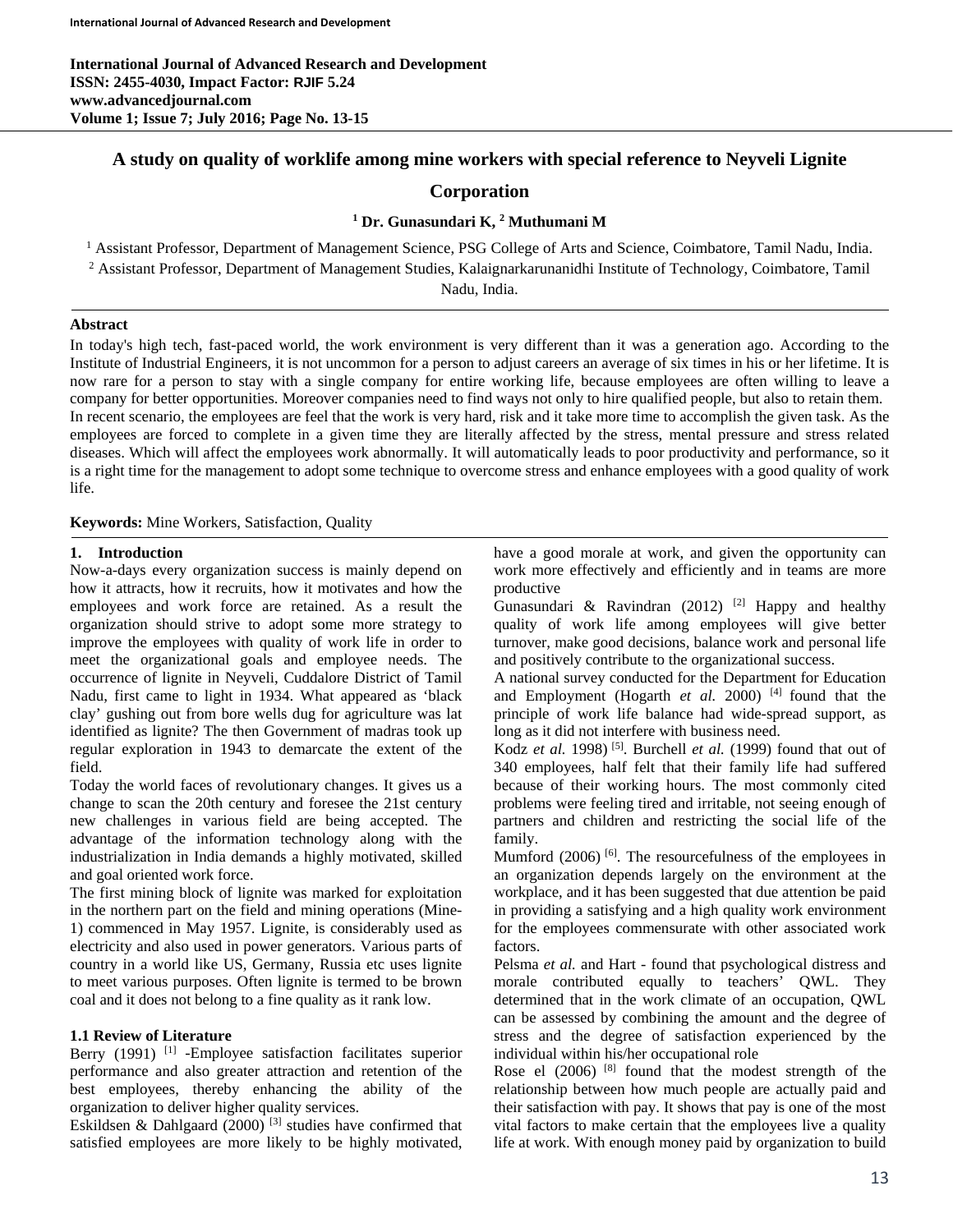an acceptable comfortable life, employees can reduce stress in facing job and spend time with family. Thus, it helps them to enjoy QWL.

Schneider & Bowen (1985). Research indicates that a climate for employee wellbeing serves as a foundation for a climate for service. Therefore, if employees perceive an organization as offering a good work environment in return for their contribution to an organization, then it is likely that employees will report higher levels of performance and job involvement.

Woolf  $(2004)$  <sup>[10]</sup> suggests few ways to help people to create a healthy and quality life in workplace. First, individual must create a personal vision by articulating something to be accomplish in career. Such vision will set a target of where individual wants to be in life and must be prepared to make adjustment at any time.

#### **2. Objectives of the study**

- To analyze the quality of work life among the Mine workers.
- To study an insight on the various factors that result in good quality of work life of employees working at mine.
- To suggest the Mine Industry with suitable measures to improve quality of work life.

## **2.1 Methodology and data collection**

In this study descriptive type of research design has been used. Primary data has been collected through a questionnaire and personal interview. Secondary data has been collected through the books, internet, and journals. Population for the study covers the employees who are working in Mine- II, Neyveli. The researcher selected only 100 samples from people working in the Mine- II, Neyveli. In this study convenient sampling method was adopted.

## **2.2 Contact Method**

Respondents were contacted personally and smooth rapport was developed with employees during research period. The information was collected with employees during rest time, lunch break, on the way to company and while returning to home. The interview schedule has been used to collect the data. Tables are of immense help to analysis by using the statistics tools help to analysis by using the statistics tools. The study was conducted for period of 2 months.

Table showing simple percentage for personal factors of respondents.

| <b>Factors</b>            | <b>Description</b> | <b>No of Respondents</b> | Percentage |
|---------------------------|--------------------|--------------------------|------------|
| Gender                    | Male               | 50                       | 100        |
|                           | Female             |                          |            |
| Age(years)                | $20 - 30$          | $\Omega$                 | $\theta$   |
|                           | $31 - 40$          | 15                       | 30         |
|                           | $41 - 50$          | 20                       | 40         |
|                           | Above 41           | 15                       | 30         |
| Educational qualification | <b>Illiterate</b>  | 1                        | 2          |
|                           | $+2$               | 23                       | 46         |
|                           | Diploma            | 16                       | 32         |
|                           | Degree             | 10                       | 20         |
| <b>Marital Status</b>     | Married            | 40                       | 80         |
|                           | Unmarried          | 10                       | 20         |
| Monthly Income            | Below 5000         |                          |            |
|                           | 5001-10000         | 5                        | 10         |
|                           | 10001-20000        | 19                       | 38         |
|                           | Above 20001        | 26                       | 52         |
| Experience                | Below 1 years      |                          |            |
|                           | $1-10$             | 6                        | 12         |
|                           | $10-20$            | 20                       | 40         |
|                           | Above 20           | 24                       | 48         |

**Table 1**

*Source:* Primary data

#### **2.3 Chi-Square Analysis**

**Hypothesis 1:** The Demographic/ Socio-Economic Profile of the respondents have no significant influence on the Safety, Health and Working Conditions.

The Table describes Demographic/ Socio-Economic Profile like Gender, Age, Educational qualification, Marital status, Monthly income & Experience of the respondents and quality of work life.

| n. |  |
|----|--|
|----|--|

| S. No | <b>Personal factors</b>   | Chi – square values | Degree of freedom | P values | Significant/<br>Not significant |
|-------|---------------------------|---------------------|-------------------|----------|---------------------------------|
|       | Gender                    | 6.36                |                   | 0.384    | NS                              |
|       | Age                       | 9.120               |                   | 0.298    | NS                              |
|       | Educational qualification | 13.038              |                   | 0.042    | د،                              |
|       | Marital status            | 2.241               |                   | 0.326    | NS                              |
|       | Monthly Income            | 15.221              |                   | 0.004    | د،                              |
|       | Experience                | 5.875               |                   | 0.437    | NS                              |

*Source:* Primary data